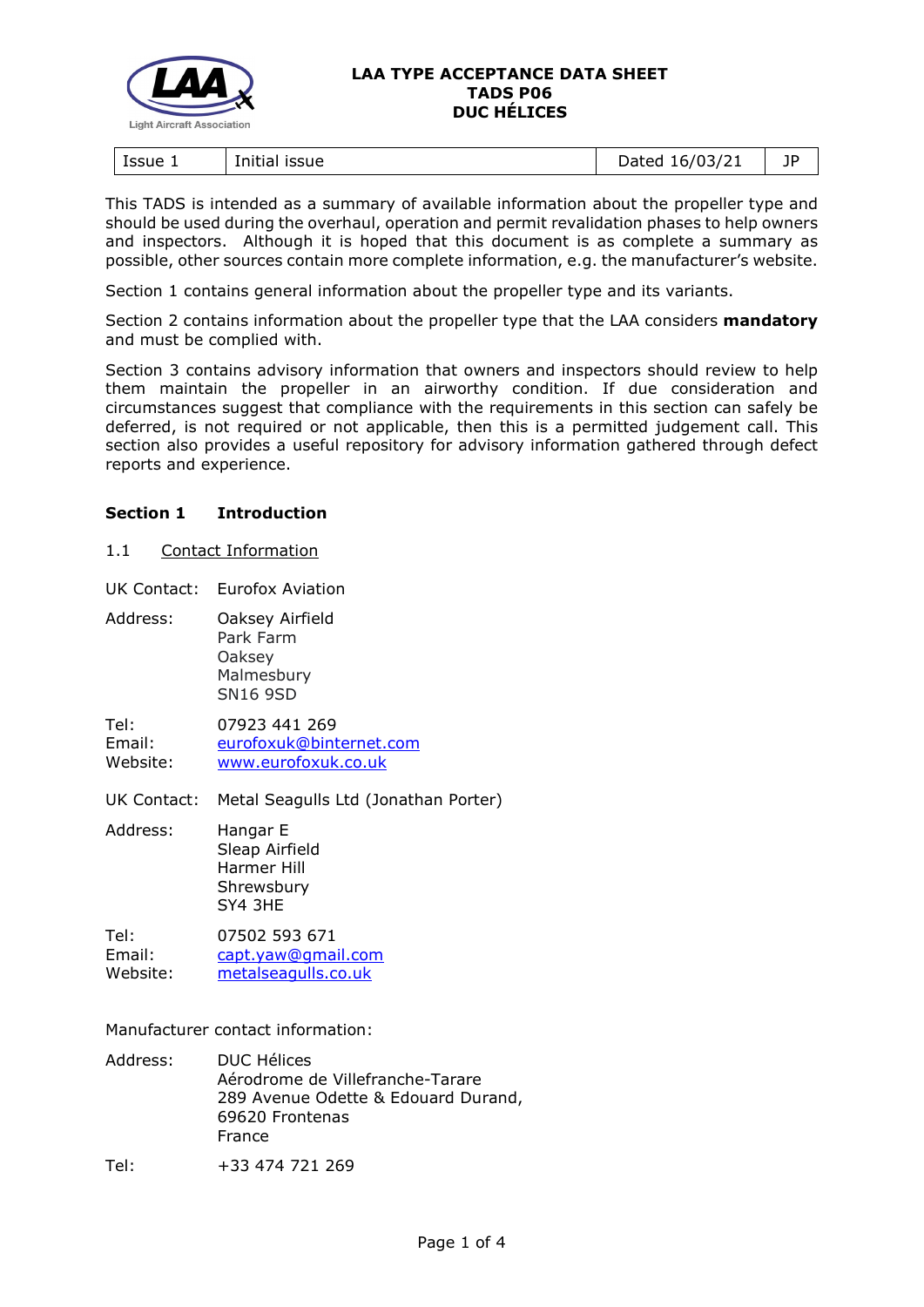

Email: [contact@duc-helices.com](mailto:contact@duc-helices.com) Website: [www.duc-helices.com](http://www.duc-helices.com/index.php)

### 1.2 Description

Founded in 1997, the DUC Hélices Propellers company specialises in the design and manufacture of carbon composite aircraft propellers and rotors.

There is a full range of propellers and rotors, developed to fit all types of tractor and pusher aircraft, fixed wing and rotary wing, from 40 to 210hp.

Since 2016, some DUC propellers are certified by EASA for 100 to 160hp aircraft and 180hp towing aircraft.

In the LAA administered fleet, DUC propellers have been accepted on a number of different types including: Aeroprakt A22-LS Foxbat, EuroFOX (various), Just SuperSTOL, Mission M108, Pioneer 200-M, Pulsar XP, Replica Campbell Cricket, Skystar Kitfox Vixen, X'Air Hawk and Zenair CH 601HD.

## **Section 2 Mandatory information for owners, operators and inspectors**

At all times, responsibility for the maintenance and airworthiness of an aircraft (including the propeller) rests with the owner. A condition stated on a Permit to Fly requires that: *"the aircraft shall be maintained in an airworthy condition".* 

#### 2.1 Lifed Items

No type-specific information.

#### 2.2 Operator's Manuals

Where possible, the manuals describing setup, operation and maintenance procedures for the propeller should be obtained from the manufacturer or importer and retained with the aircraft's records.

*Reference ID Dated Description* [DUC Placement Precautions](http://www.lightaircraftassociation.co.uk/engineering/TADs/P06/dh_ph_be_02_b-duc-propellers-placement-precautions_21.pdf) 13 Jun 11 DUC Propellers installation guidance

Refer also to [EASA TCDS P.038 DUC Hélices](http://www.lightaircraftassociation.co.uk/engineering/TADs/P06/TCDS%20P.038%20-%20Flash%20-%20Is03.pdf) which may contain some pertinent information.

#### 2.3 Maintenance Schedule

Standard maintenance procedures for composite blade propellers apply and refer also to [EASA](http://www.lightaircraftassociation.co.uk/engineering/TADs/P06/TCDS%20P.038%20-%20Flash%20-%20Is03.pdf)  [TCDS P.038 DUC Hélices](http://www.lightaircraftassociation.co.uk/engineering/TADs/P06/TCDS%20P.038%20-%20Flash%20-%20Is03.pdf) which may contain some pertinent information.

In addition, refer to specific manufacturer's information whenever possible.

Propellers fitted to LAA administered aircraft that are maintained either in accordance with the manufacturer's maintenance schedule, the CAA Light Aircraft Maintenance Schedule (LAMS) [CAP411](http://www.caa.co.uk/CAP411) or the LAA Generic Maintenance Schedule, further details of which can be found in LAA Technical Leaflet [TL 2.19: The LAA Generic Maintenance Schedule.](http://www.lightaircraftassociation.co.uk/engineering/TechnicalLeaflets/Operating%20An%20Aircraft/TL%202.19%20The%20LAA%20Generic%20Maintenance%20Schedule.pdf) Note: The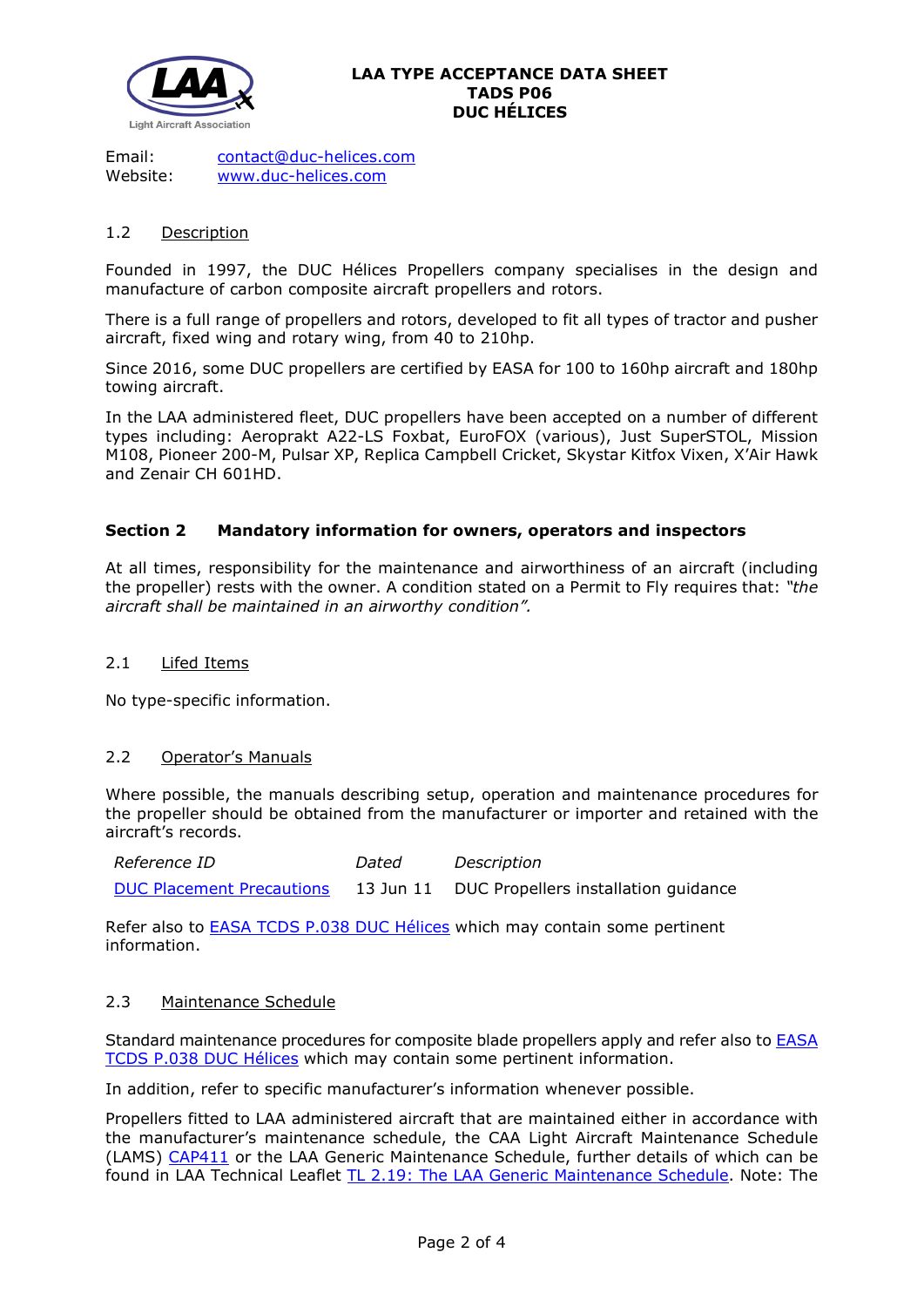

### **LAA TYPE ACCEPTANCE DATA SHEET TADS P06 DUC HÉLICES**

CAA and LAA produced maintenance schedules were originally written around the maintenance requirements of aircraft fitted with traditional aircraft engines and propellers.

Some aircraft may have mandated maintenance requirements and/or schedules which are stated on the aircraft's Operating Limitations document and these must be followed.

More information on maintenance schedules can be found in the [Aircraft Maintenance](http://www.lightaircraftassociation.co.uk/engineering/Maintenance/Aircraft_Maintenance.html) section of the LAA website.

#### 2.4 Airworthiness Directives

LAA administered aircraft tend to use non-certified versions so there are no specific applicable Airworthiness Directives.

Certified versions may have EASA issued Airworthiness Directives which can be found via the [EASA AD Safety Publishing Tool.](https://ad.easa.europa.eu/search/advanced)

#### 2.5 Mandatory Permit Directives

No type-specific MPDs at this time.

Check CAA [CAP 661](http://www.caa.co.uk/cap661) which lists MPDs issued before 31 January 2012 and is no longer being updated.

The CAA now provides links to MPDs issued after 31 January 2012 on the [CAA MPD Listing](http://publicapps.caa.co.uk/modalapplication.aspx?appid=11&mode=list&type=sercat&id=55) page of their website.

The LAA website should be checked for MPDs that are non-type specific in LAA Technical Leaflet [TL 2.22: Non-Type Specific MPDs.](http://www.lightaircraftassociation.co.uk/engineering/TechnicalLeaflets/Operating%20An%20Aircraft/TL%202.22%20non-type%20specific%20MPDs.pdf)

#### 2.6 CAA Mandatory Requirements for Airworthiness CAP747 and Civil Aircraft Airworthiness Information and Procedures (CAAIP) CAP562

No type-specific requirements or information at this time.

CAA publications [CAP747](http://www.caa.co.uk/CAP747) and [CAP562](http://www.caa.co.uk/CAP562) contain information that may be relevant to LAA administered aircraft and should be checked for applicability.

In particular, refer to [CAP747](http://www.caa.co.uk/CAP747) Generic Requirement GR No. 17 which concerns the maintenance requirements for variable pitch propellers installed on aircraft holding a UK Certificate of Airworthiness but may also be pertinent to LAA administered aircraft.

## 2.7 LAA Required Modifications (including LAA issued AILs, SBs, etc)

No type-specific required modifications at this time.

## 2.8 Operating Limitations to be Placarded or Shown by Instrument Markings

The Operating Limitations document for the aircraft will specify aircraft and powerplant limitations for that particular aircraft. Where a propeller is being fitted in accordance with a Propeller Type List ( $PTL/1$ ), any limitations proscribed by the relevant  $PTL/1$  document must be adhered to.